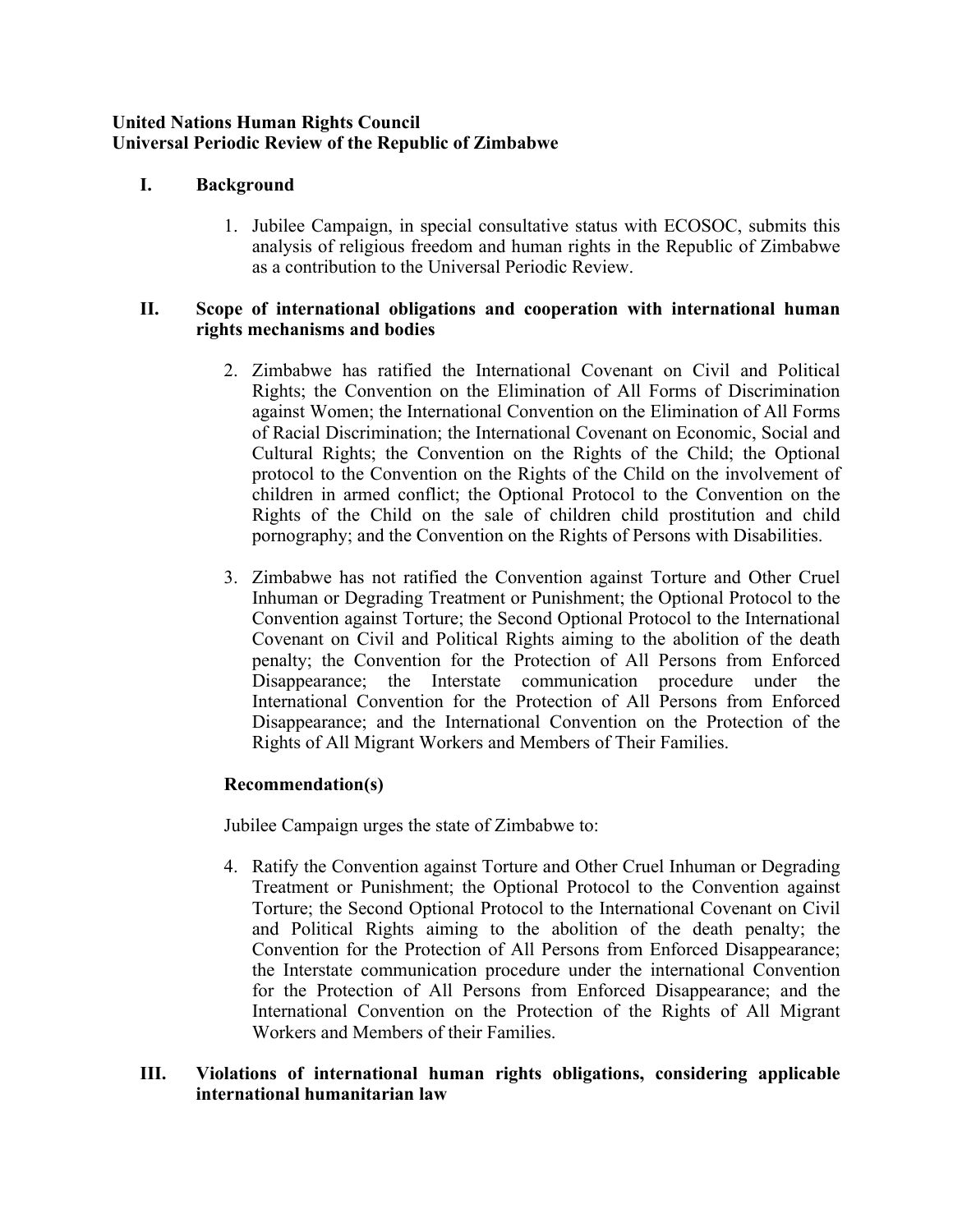### **A. Freedom of thought, conscience, and religion; freedom of opinion and expression**

- 5. Article 60 of Zimbabwe'<sup>s</sup> Constitution of 2013 states that every citizen has the "right to freedom of conscience", including that of "thought, opinion, religion or belief"; this freedom also includes the freedom to practice, propagate, and teach such conscience. 1
- 6. Article 42 of Zimbabwe'<sup>s</sup> Criminal Law (Codification and Reform) Act of 2005 includes <sup>a</sup> section criminalizing acts of blasphemy, including "causing offence to persons of <sup>a</sup> particular race, religion, etc." More specifically, "any person who publicly makes any insulting or otherwise grossly provocative statement that causes offence to persons of <sup>a</sup> particular race, tribe, place of origin, colour, creed or religion, intending to cause such offence or realizing there is <sup>a</sup> real risk or possibility of doing so, shall be guilty of causing offence to persons of <sup>a</sup> particular race, tribe, place of origin, colour, creed or religion, as the case may be, and liable to <sup>a</sup> fine not exceeding level six or imprisonment for <sup>a</sup> period not exceeding one year or both."<sup>2</sup>
- 7. The Zimbabwean governmen<sup>t</sup> has been reported to crack down on religious communities that are critical of its actions, as is standard regarding the government'<sup>s</sup> treatment of political dissidents and demonstrators.
- 8. Numerous human rights and civil society organizations have reported that the Zimbabwean authorities have applied the 2002 Public Order and Security Act (POSA) to crack down on religious gatherings which they often deem "political". In 2019, the new governmen<sup>t</sup> administration replaced the POSA with the Maintenance of Peace and Order Act (MOPA), which has been applied similarly. 3

# **Recommendation(s)**

Jubilee Campaign urges the Republic of Zimbabwe to:

9. Repeal Article 42 of Zimbabwe'<sup>s</sup> Criminal Law (Codification and Reform) Act of 2005 criminalizing blasphemy.

# **B. Freedom of opinion and expression**

10. Zimbabwean opposition politician Jacob Ngarivhume, who was charged for his major role in organizing the July 2020 anti-corruption protest – which was swiftly shut down by armed national police forces and soldiers – was finally granted bail in September 2020 after three failed attempts. 4 In May 2021, Ngarivhume was arrested once again for holding <sup>a</sup> suburb cleaning-up

<sup>1</sup> *Constitution of Zimbabwe [Amendment](https://www.constituteproject.org/constitution/Zimbabwe_2013.pdf) (No. 20) Act, 2013,* <sup>22</sup> May 2013.

<sup>2</sup> *Zimbabwe: Criminal Law [\(Codification](https://www.refworld.org/pdfid/4c45b64c2.pdf) and Reform) Act,* Chapter 9:23, 3 June 2005.

<sup>3</sup> Aid to the Church in Need, *Religious Freedom in the World Report 2021: [Zimbabwe](https://acninternational.org/religiousfreedomreport/reports/zw/),* 2021.

<sup>4</sup> Al Jazeera, "[Zimbabwean](https://www.aljazeera.com/news/2020/9/2/zimbabwean-protest-leader-freed-on-bail-in-fourth-attempt) protest leader freed on bail in fourth attempt", 2 September 2020.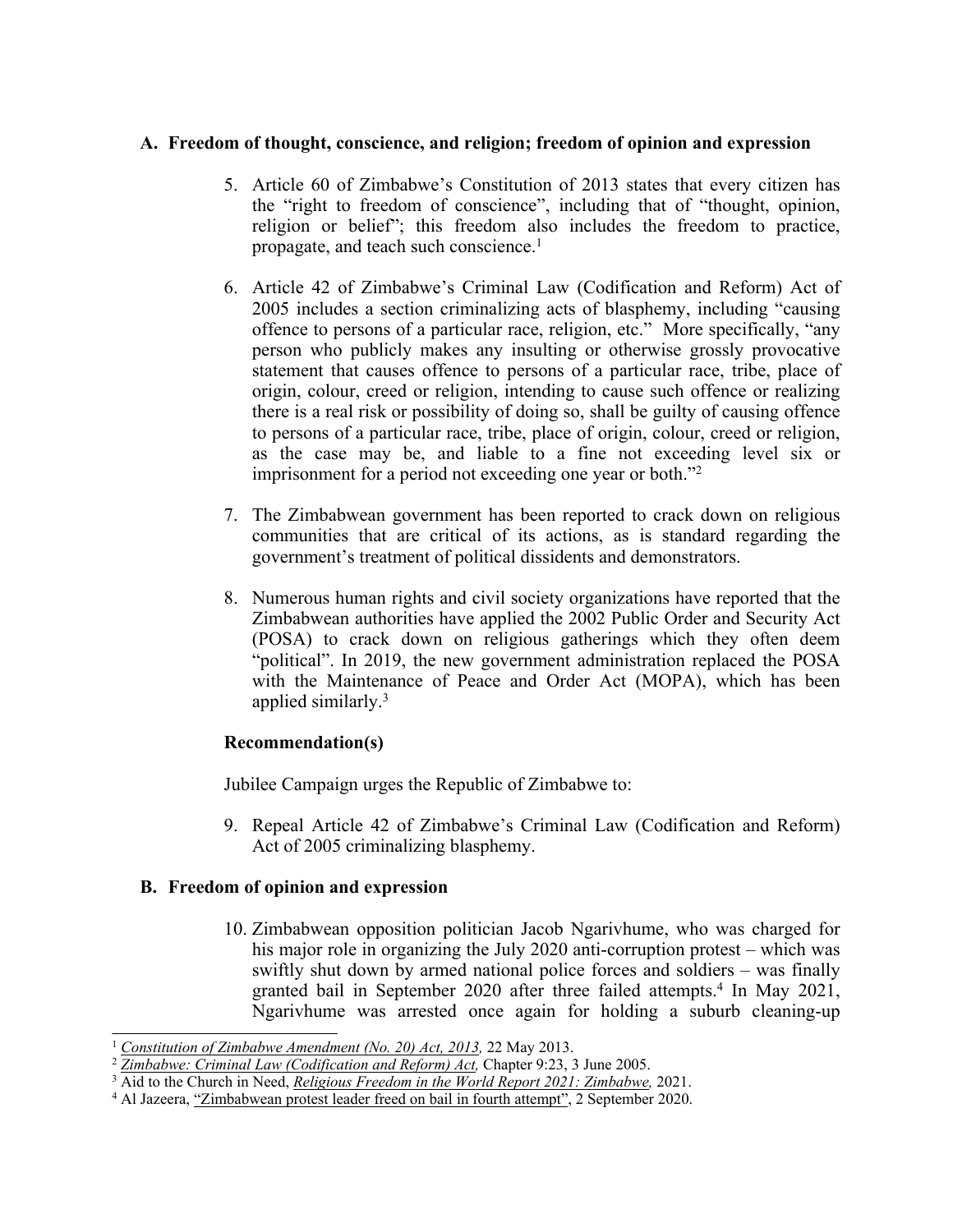exercise in Mbare to pick up litter, an event that authorities rejected the application for because he had allegedly "waved placards with political messages in <sup>a</sup> previous clean up exercise". No formal charges were raised against Ngarivhume regarding this incident, ye<sup>t</sup> he was arbitrarily detained. 5

- 11. Zimbabwean journalist Hopewell Chin'ono has been arrested thrice over the pas<sup>t</sup> year for his work exposing corruption among governmen<sup>t</sup> ministers and for his Tweets critical of the governmen<sup>t</sup> and other state actors. In August 2020, Chin'ono was arrested and charged with allegedly "inciting violence" regarding the July 2020 anti-government protest; he was granted bail by September. In November 2020, Chin'ono' was arrested again for "breaking bail conditions" by Tweeting about an upcoming court case; he was also charged with "obstruction of justice". Chin'ono was released once again, but re-arrested in January 2021 for Tweeting about an incident in which <sup>a</sup> Zimbabwean police officer physically assaulted and killed <sup>a</sup> child; Chin'ono was charged with "communicating falsehoods". 6 Fortunately, in April 2021, the high court of Zimbabwe dismissed his most recent charge as it was pursuan<sup>t</sup> to <sup>a</sup> former criminal code section that was repealed in 2014. 7
- 12. In August 2020, the Zimbabwe Catholic Bishops' Conference (ZCBC) published <sup>a</sup> public letter highlighting "the convergence of economic collapse, deepening poverty, food insecurity, corruption and human rights abuses among other crises in urgen<sup>t</sup> need of resolution."<sup>8</sup> The letter, which was critical of the Zimbabwean government'<sup>s</sup> corruption – which has caused <sup>a</sup> decline in the national justice system – and involvement in human rights violations against pro-democracy protesters and political dissidents, was rejected by the Zimbabwean governmen<sup>t</sup> which alleged it had taken offense to the statements made. The Justice Minister of Zimbabwe, Ziyambi Ziyambi, called the letter "disrespectful" and claimed that the ZCBC were "detractors of our country" with <sup>a</sup> "nefarious agenda". <sup>9</sup> Moreover, Zimbabwe'<sup>s</sup> Minister of Information, Monica Mutsvangwa, publicly insulted the Archbishop of Harare, Robert Christopher Ndlouv, by calling him "evil-minded". 10

#### **Recommendation(s)**

Jubilee Campaign urges the Republic of Zimbabwe to:

<sup>5</sup> Costa Nkomo, "BREAKING: Jacob [Ngarivhume](https://www.newzimbabwe.com/breaking-jacob-ngarivhume-arrested-for-picking-litter-in-mbare/) Arrested For Picking Litter In Mbare", *New Zimbabwe,* 4 May 2021.

<sup>6</sup> Columbus Mavhunga, "Prominent Zimbabwe [journalist](https://www.cnn.com/2021/01/08/africa/zimbabwe-journalist-chinono-arrested/index.html) Hopewell Chin'ono arrested for the third time in six [months](https://www.cnn.com/2021/01/08/africa/zimbabwe-journalist-chinono-arrested/index.html)", *CNN World,* 8 January 2021.

<sup>7</sup> Agence France-Presse, "Zimbabwe court quashes charges against [journalist](https://www.theguardian.com/world/2021/apr/28/zimbabwe-court-quashes-charges-against-journalist-hopewell-chinono) Hopewell Chin'ono", *The Guardian,* 28 April 2021.

<sup>&</sup>lt;sup>8</sup> [Zimbabwe](https://kubatana.net/2020/08/14/the-march-is-not-ended-pastoral-letter-of-the-zimbabwe-catholic-bishops-conference-on-the-current-situation-in-zimbabwe/) Catholic Bishops' Conference (ZCBC), "The March Is Not Ended – Pastoral Letter Of The Zimbabwe Catholic Bishops' [Conference](https://kubatana.net/2020/08/14/the-march-is-not-ended-pastoral-letter-of-the-zimbabwe-catholic-bishops-conference-on-the-current-situation-in-zimbabwe/) On The Current Situation In Zimbabwe", 14 August 2020.

<sup>9</sup> Nyasha Chingono, "Catholic bishops in [Zimbabwe](https://www.theguardian.com/global-development/2020/aug/24/catholic-bishops-in-zimbabwe-speak-out-for-first-time-on-human-rights-abuses-mnangagwa) speak out for first time on human rights abuses", *The Guardian,* 24 August 2020.

<sup>10</sup> Andrew Mambondiyani, "Zimbabwe [governmen](https://www.thetablet.co.uk/news/13261/zimbabwe-government-savagely-attacks-catholic-bishops)<sup>t</sup> savagely attacks Catholic bishops", *The Tablet,* 17 August 2020.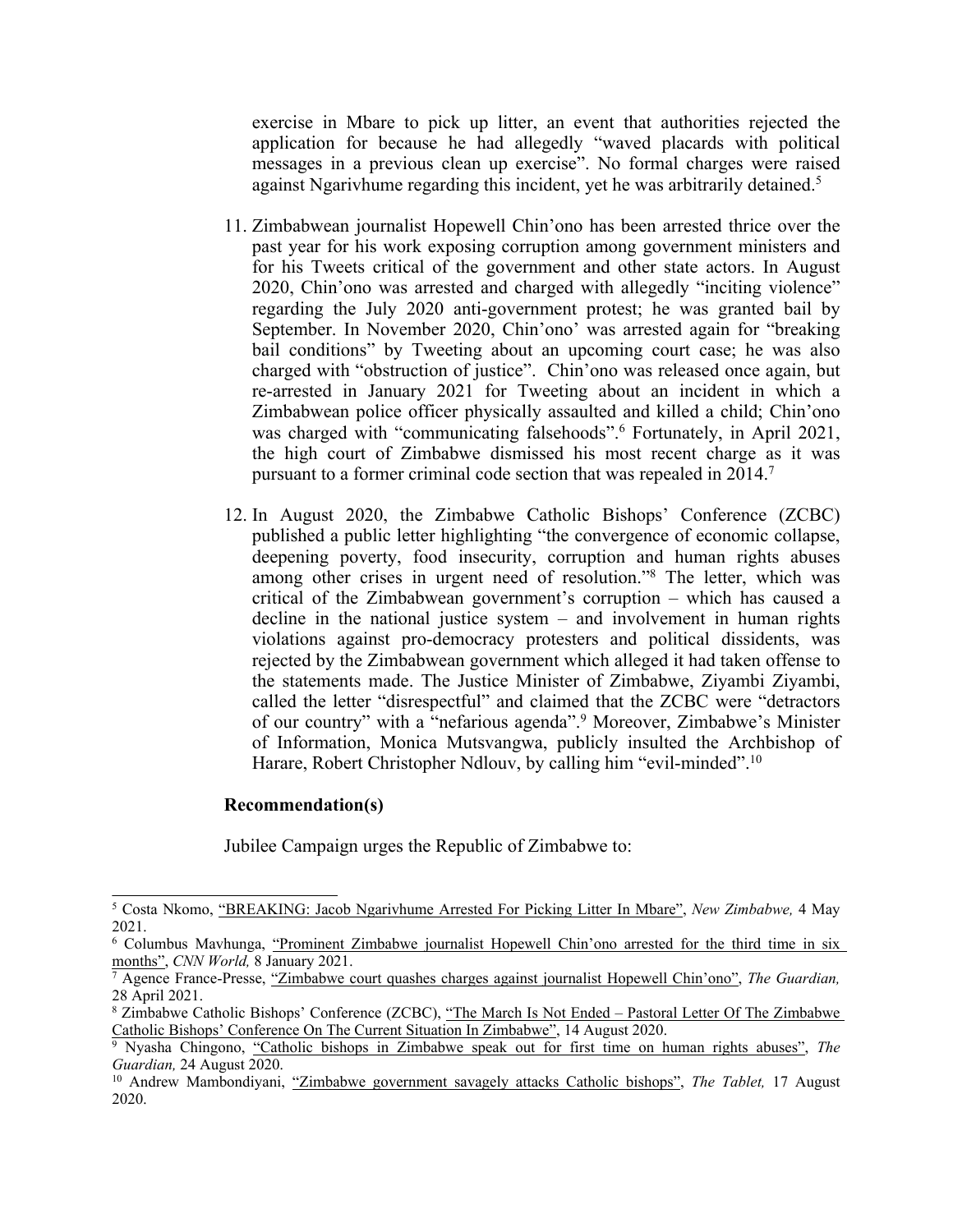13. Cease the practice of arbitrarily detaining and baselessly condemning political dissidents and religious leaders that are exercising right to freedom of expression guaranteed under Article 61 of Zimbabwe'<sup>s</sup> Constitution of 2013.

### **C. Gender-Based Violence (GBV), Violence against Women and (VAW), & Intimate Partner Violence (IPV)**

- 14. In <sup>a</sup> July 2020 repor<sup>t</sup> that combined the data of five NGOs operating on the ground in Zimbabwe – Musasa, Real Opportunities for Transformation Support (ROOTS), Adult Rape Clinic (ARC), Women and Law in Southern African (WLSA), and the Zimbabwe Women'<sup>s</sup> Lawyers Association (ZWLA) – found that between the months of April and May 2020, there was <sup>a</sup> 38.5% increase in reports of gender-based violence (GBV) and violence against women (VAW) in Zimbabwe. More specifically, physical GBV/VAW increased by 43.8%, emotional GBV/VAW rose 80.3%, and economic GBV/VAW increased by 42.4%. A large portion of all GBV/VAW was intimate partner violence (IPV), and IPV generally increased in frequency and severity during the pandemic lockdown in Zimbabwe. According to the report, "despite the access barriers to help-seeking detailed in this report, more women requested GBV suppor<sup>t</sup> from NGOs during the COVID-19 crisis than in the preceding months. The increase in help-seeking could be due to increased incidence of violence, increased severity of violence, or the inability to use alternative options for escaping violence." The existing obstacles to eradicating, addressing, and assisting survivors of GBV/VAW/IPV include: travel restrictions against women who need to repor<sup>t</sup> incidents to relevant authorities; police reluctance to arrest perpetrators due to fear of COVID-19 contamination of person and prison; lack of prioritization of rape cases by the criminal justice system. 11
- 15. The same five NGOs previously mentioned also released <sup>a</sup> repor<sup>t</sup> in late 2020 focusing on the secondary effects of COVID-19 on GBV/VAW/IPV in Zimbabwe. The NGO Musasa received <sup>a</sup> total of 6,200 calls reporting GBV incidents between 30 March 2020 to 27 November 2020. The most commonly reported forms of GBV included physical violence (22%), followed by economic violence (15%) and sexual violence (8%); however, the largest increase occurred in the realm of psychological violence. Other noteworthy forms of GBV/VAW – excluding IPV, which accounts for 90% of Musasa'<sup>s</sup> reports – includes physical and sexual violence against women at food and water distribution centers; violence against women committed by state actors such as military and police; and child marriage as "<sup>a</sup> negative coping strategy amidst economic hardships". 12

<sup>11</sup> Stopping Abuse and Female Exploitation (SAFE) Zimbabwe Technical Assistance Facility, *Violence [Against](https://www.sddirect.org.uk/media/2088/safe-report-on-gender-based-violence-data-in-zimbabwe-during-c19-for-publication.pdf)* Women and Girls during the COVID-19 Crisis in [Zimbabwe:](https://www.sddirect.org.uk/media/2088/safe-report-on-gender-based-violence-data-in-zimbabwe-during-c19-for-publication.pdf) Analysis of practice-based data from Women's *Coalition of [Zimbabwe](https://www.sddirect.org.uk/media/2088/safe-report-on-gender-based-violence-data-in-zimbabwe-during-c19-for-publication.pdf),* July 2020.

<sup>12</sup> Rebekah Martin & Veronica Ahlenback, *Evidence Synthesis: [Secondary](https://www.sddirect.org.uk/media/2136/safe-zimbabwe-evidence-synthesis-on-covid19-10122020-for-publication-v2.pdf) impacts of COVID-19 on gender-based violence (GBV) against women and girls in [Zimbabwe](https://www.sddirect.org.uk/media/2136/safe-zimbabwe-evidence-synthesis-on-covid19-10122020-for-publication-v2.pdf),* Stopping Abuse and Female Exploitation (SAFE) Zimbabwe Technical Assistance Facility, 10 November 2020.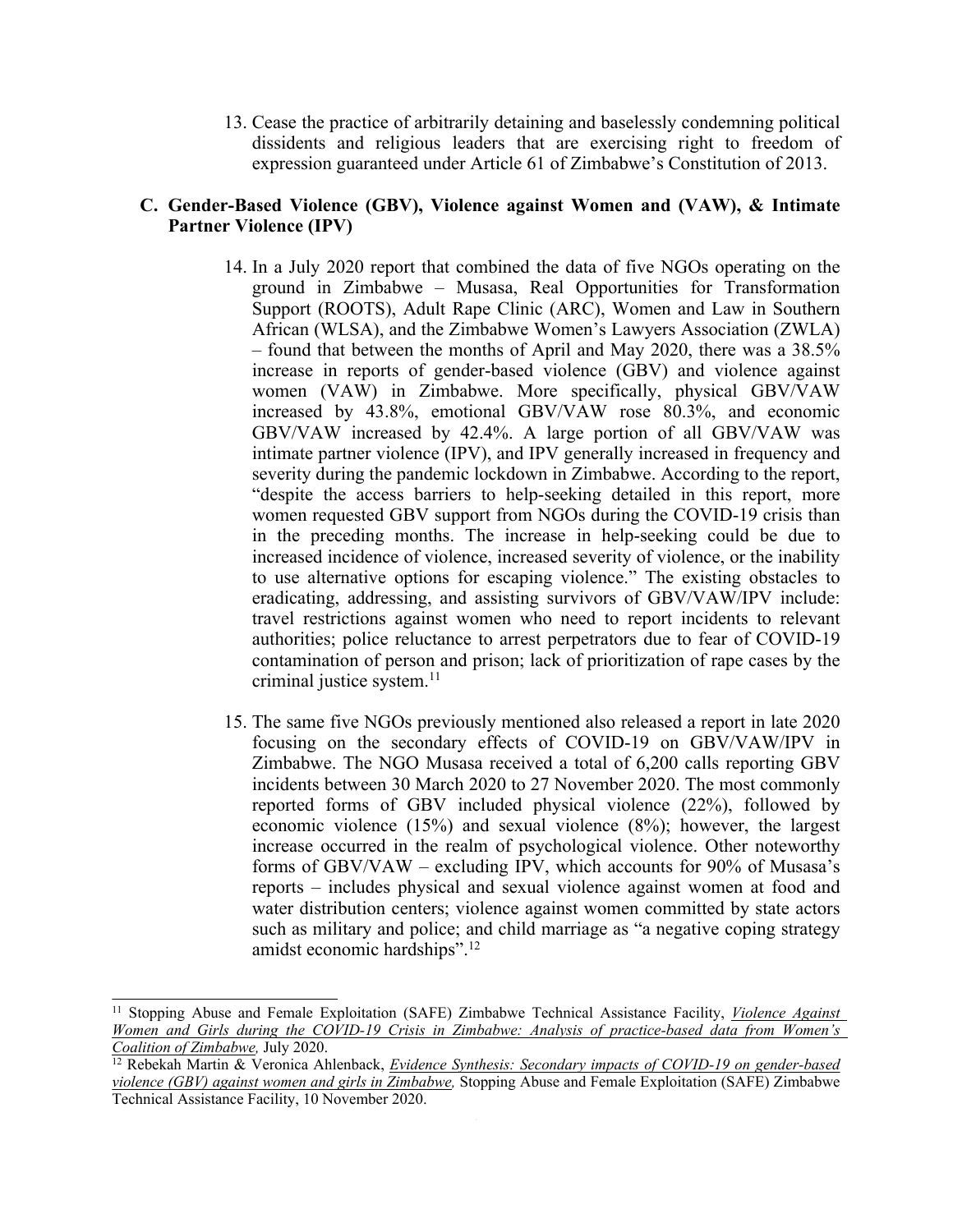- 16. Scholars Maybe Zengenene and Emy Susanti in 2019 conducted phone interviews and focus group discussions (FGD) with women in Zimbabwe to gather information on GBV/VAW. The majority of respondents reported that the two main causes of GBV/VAW in Zimbabwe were "the political environment of the day and the patriarchal culture". Rape, for example, has been used by state and non-state actors – sometimes even men known to their victims – as <sup>a</sup> form of punishment against women who have engaged in politics. 13
- 17. A January 2019 GBV workshop in Victoria Falls, Zimbabwe, gathered information from participants regarding their perceptions on the causes and solutions of GBV/VAW. Among the most commonly reported causes were: "lack of respect" of women and lack of women'<sup>s</sup> empowerment; alcohol use and abuse; sex work; <sup>a</sup> culture tolerant towards violence against women; and <sup>a</sup> focus on local tourism development rather than assistance for communities ravaged by GBV. Among the proposed solutions by respondents were: <sup>a</sup> GBV-prevention initiative for school curriculum; poster campaigning; and <sup>a</sup> rebalancing of gender power. 14
- 18. A2020 repor<sup>t</sup> examining trends in IPV between 2005 and 2015 revealed that 35% of women in Zimbabwe had experienced some form of physical violence as early as the age of 15; 14% reported being the victim of sexual violence at least once, and 32% of married women reported experiencing spousal emotional violence. Concurrently, 40% of women and 33% of men "accepted and justified <sup>p</sup>hysical chastisement of women."<sup>15</sup>
- 19. In 2021 the International Commission of Jurists released <sup>a</sup> publication focusing on the heightened vulnerability of women human rights defenders (WHRDs) to GBV. WHRDs not only face <sup>a</sup> high risk of GBV in their line of work by male colleagues, but also from state actors as punishment for their work on "politically sensitive cases or issues". WHRD survey respondents also listed the major obstacles for achieving justice regarding GBV cases, including: police do not conduct investigations in <sup>a</sup> manner that is "prompt, independent, impartial, thorough, effective and capable of leading to identification and prosecution of those responsible"; overly invasive and accusatory interrogation of female victims/survivors; lack of Victim Friendly Services (VFS); gender stereotypes regarding women can influence the adjudication of GBV cases; the undue suspicion paid by courts to the evidence in GBV cases; and more. 16

<sup>13</sup> Maybe Zengenene & Emy Susanti, "Violence against Women and Girls in Harare, [Zimbabwe](https://vc.bridgew.edu/cgi/viewcontent.cgi?article=2200&context=jiws)", *Journal of International Women'<sup>s</sup> Studies, Volume 20,* Issue 9, December 2019.

<sup>14</sup> Emily A. Waterman, Katie M. Edwards, Evans Irvine Makoni, Laura Siller, Sharon B. Murphy, & Jennifer A. Wagman, "Zimbabwean Stakeholders' [Perspectives](https://escholarship.org/uc/item/3tt9d861) on Causes of and Solutions to Gender-Based Violence in Their

[Community:](https://escholarship.org/uc/item/3tt9d861) Findings From a Focus Group", *Violence Against Women*, 2020.<br><sup>15</sup> Jeanette Iman'ishimwe Mukamana, Pamela Machakanja, & Nicholas Kofi Adjei, <u>"[Trends](https://bmcinthealthhumrights.biomedcentral.com/track/pdf/10.1186/s12914-019-0220-8.pdf) in prevalence and</u> correlates of intimate partner violence against women in [Zimbabwe,](https://bmcinthealthhumrights.biomedcentral.com/track/pdf/10.1186/s12914-019-0220-8.pdf) 2005-2015", *BMC International Health and Human Rights,* 2020.

<sup>16</sup> International Commission of Jurists, *Sexual and [Gender-Based](https://www.icj.org/wp-content/uploads/2021/03/Zimbabwe-SGBV-WHRD-Publications-Reports-Thematic-reports-2021-ENG.pdf) Violence in Zimbabwe: Women Human Rights Defenders' [Experiences](https://www.icj.org/wp-content/uploads/2021/03/Zimbabwe-SGBV-WHRD-Publications-Reports-Thematic-reports-2021-ENG.pdf) and Legal Challenges,* 2021.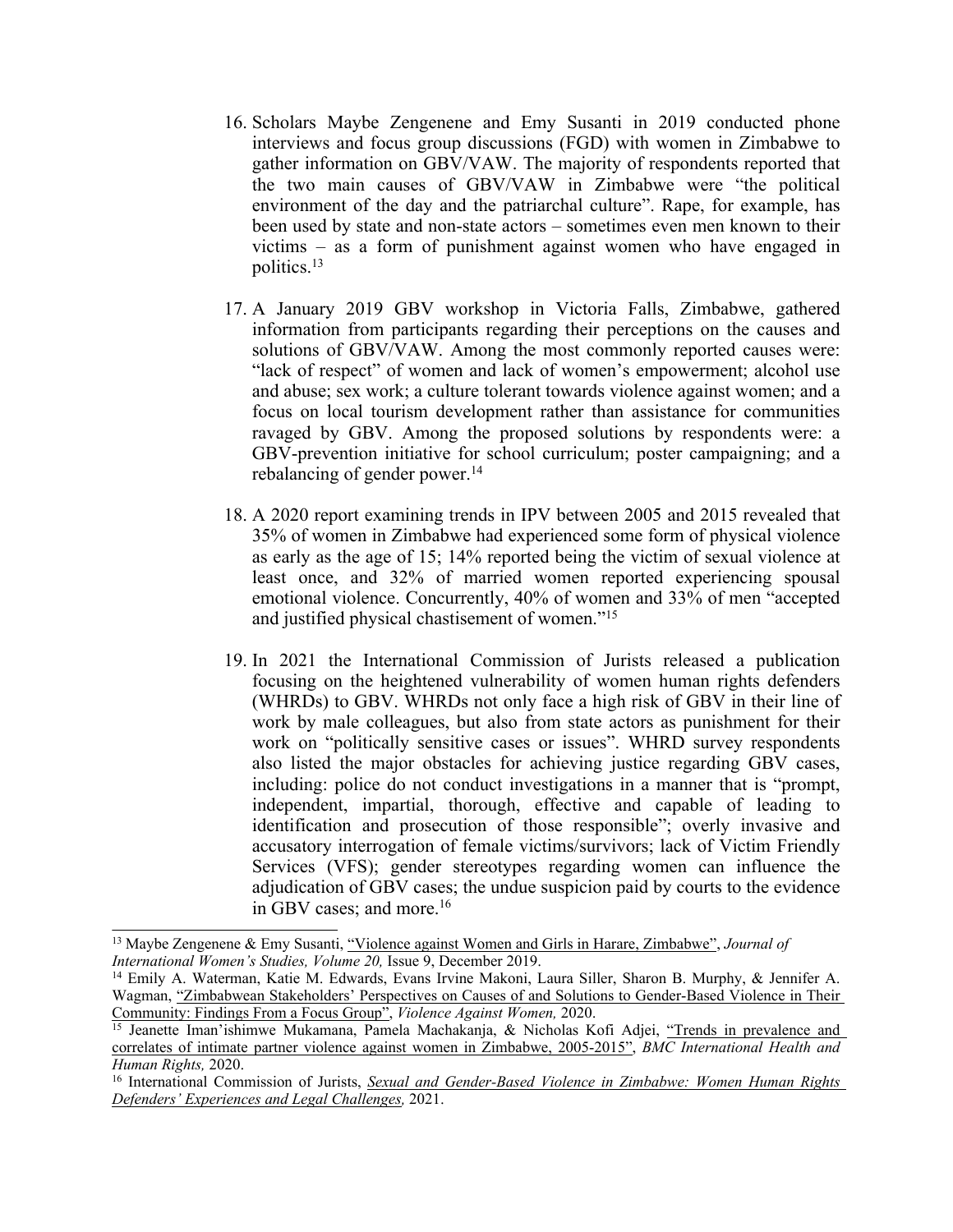### **Recommendation(s)**

Jubilee Campaign urges the Republic of Zimbabwe to:

- 20. Punish all perpetrators of GBV/IPV/VAW;
- 21. Promote ideas of gender equality, bodily autonomy, and emphasize the illegality and inhumanity of GBV/IPV/VAW;
- 22. Improve GBV/IPV/VAW evidence gathering and preservation, reporting and referral mechanisms, record-keeping, victim privacy management, and witness protection; expand criminal investigation capacities;
- 23. Establish an promote health services and psycho-social services tailored to treat survivors of GBV/IPV/VAW and encourage incident reporting among victims and witnesses;
- 24. Condemn victim-blaming of and negative social stigma against survivors; similarly, condemn the perception that GBV/IPV/VAW, is commonplace, permissible, or deserved.

### **D. Violence against Children (VAC), Child Sexual Abuse (CSA), Child Neglect, & Other Rights Violations**

- 25. In 2019, the Zimbabwe Ministry of Health and Child Care released survey results from its 2017 Young Adult Survey of Zimbabwe: A Violence Against Children Study (VACS). The 2017 VACS revealed that 26.5% percen<sup>t</sup> of girls and 26.3% of boys experience violence before the age of 18 years. 9.1% of girls experience sexual violence during their childhood, while just 1% of boys repor<sup>t</sup> likewise. The primary reasons for refraining from reporting incidents or seeking help were: perception that violence was not <sup>a</sup> problem (27.8%), that they did not want help (16%), or that they were embarrassed or ashamed (10%). 30.6% of female respondents who experienced childhood sexual violence had suicidal ideations following the incident. Moreover, female and male survivors of childhood sexual violence are more likely to be diagnosed with <sup>a</sup> sexually transmitted infection; experience mental disturbances; and engage in unsafe sex practices later. 17
- 26. Childline Zimbabwe'<sup>s</sup> statistics show <sup>a</sup> drastic increase in 116 Helpline calls and drop-in appointments reporting violence against children (VAC) within the pas<sup>t</sup> decade. In Just 2020 alone, January saw 1,235 documented VAC cases, whereas the number increased to 2,377 by August. Of all of Childline'<sup>s</sup> documented cases, 31% were physical VAC, 38% were sexual VAC, 15% emotional VAC, with child marriage (9%) and child labor (7%) being less

<sup>17</sup> Zimbabwe Ministry of Health and Child Care, *Young Adult Survey of [Zimbabwe:](https://www.togetherforgirls.org/wp-content/uploads/VACS-Report_June-5-2020.pdf) A Violence Against Children [Survey,](https://www.togetherforgirls.org/wp-content/uploads/VACS-Report_June-5-2020.pdf) 2017,* 2019.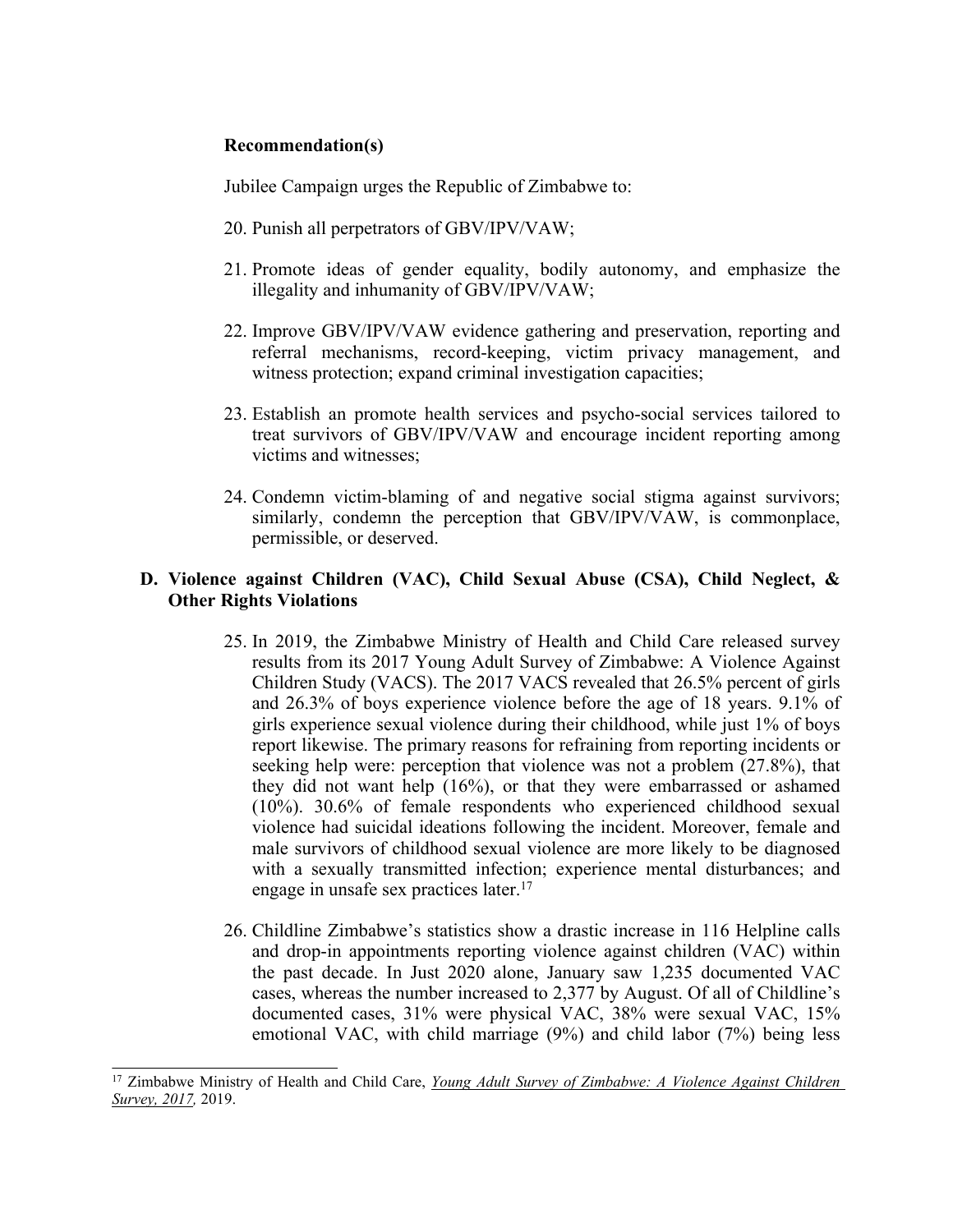frequently reported. Childline receives an average of 95,000 calls per month reporting VAC incidents, and up to 3,000 calls per day. 18

- 27. Throughout 2020 and 2021, child prostitution became more frequent in Zimbabwe as girls – in the vacuum created by the temporary closure of schools due to COVID-19 and the high dropout rates due to expenses – began to sell sex services to men in exchange for money that they could use to feed themselves and provide for their families. The rise in child prostitution in Zimbabwe is associated with <sup>a</sup> simultaneous increase of HIV/AIDS among young age groups. 19
- 28. 'Voluntary' child prostitution is the most common form of child prostitution in Zimbabwe, and it involves – as explained in the above paragraph, <sup>a</sup> child deciding to engage in prostitution in light of "no good options". The second type, forced child prostitution, involves persuasion and coercion, and sometimes results in Zimbabwean children being trafficked into adjacent nations such as South Africa. Victims of forced child prostitution also are subjected to physical violence, death threats, and corporal punishment. Unaccompanied street children are often lured into prostitution.<sup>20</sup>
- 29. Disabled women and girls in Zimbabwe are at an even higher risk of experiencing sexual violence and rape, namely due to subdual by able-bodied perpetrators, and dehumanization and harmful stereotypes of disabled individuals. These victims also face obstacles to seeking justice and assistance due to lower accessibility of sexual health service; compounded negative stigmas towards disabled individuals, women in general, and victims of sexual violence; insufficient training for staffs of victim friendly services (VFS) with regards to assisting disabled survivors. 21
- 30. In July 2021, <sup>a</sup> 19-year-old Zimbabwean girl was charged with murder after defending herself from <sup>a</sup> 40-year-old man who "aggressively demanded sex" and exposed himself to her. The girl, who used <sup>a</sup> piece of firewood to hit her assailant who fled and was found dead the following day, is due to receive her sentence on 23 July. This is despite national legislation that stipulates that if someone "genuinely and on reasonable grounds, but mistakenly, believes that he or she is defending himself or herself or another person against an unlawful attack, he or she shall be entitled to <sup>a</sup> complete or partial defence to any criminal charge." The girl is being legally represented by the Zimbabwe Women Lawyers Association and Women and Law in Southern Africa (WLSA), both of which reiterate that the girl "acted in self-defence and did

<sup>18</sup> Childline Zimbabwe, *Knowledge [Management](http://childline.org.zw/meal).*

<sup>19</sup> Jeffrey Moyo, "[Hunger](https://www.dandc.eu/en/article/zimbabwe-seeing-spike-child-prostitution-poverty-and-hunger-spread) and poverty make young girls sell their bodies", *Development and Cooperation,* 15 February 2021.

<sup>20</sup> Blessing Mushohwe, LLB., LLM., "Child [Prostitution](https://zimlii.org/zw/journals/Child%20Prostitution%20in%20Zimbabwe%20incorpates%20anne%20comments%20.pdf) in Zimbabwe and the Tragedy of the '*Victim by Choice'* Tag: An [Overview](https://zimlii.org/zw/journals/Child%20Prostitution%20in%20Zimbabwe%20incorpates%20anne%20comments%20.pdf)", *University of Zimbabwe,* 2018.

<sup>&</sup>lt;sup>21</sup> Paidamoyo Chikate, <u>"Disabled Women in a Dictatorial regime: Sexual Assault and [Disability](https://cornerstone.lib.mnsu.edu/cgi/viewcontent.cgi?article=2031&context=etds) in Zimbabwe",</u> *Cornerstone: A Collection of Scholarly and Creative Works for Minnesota State University, Mankato,* 2020.